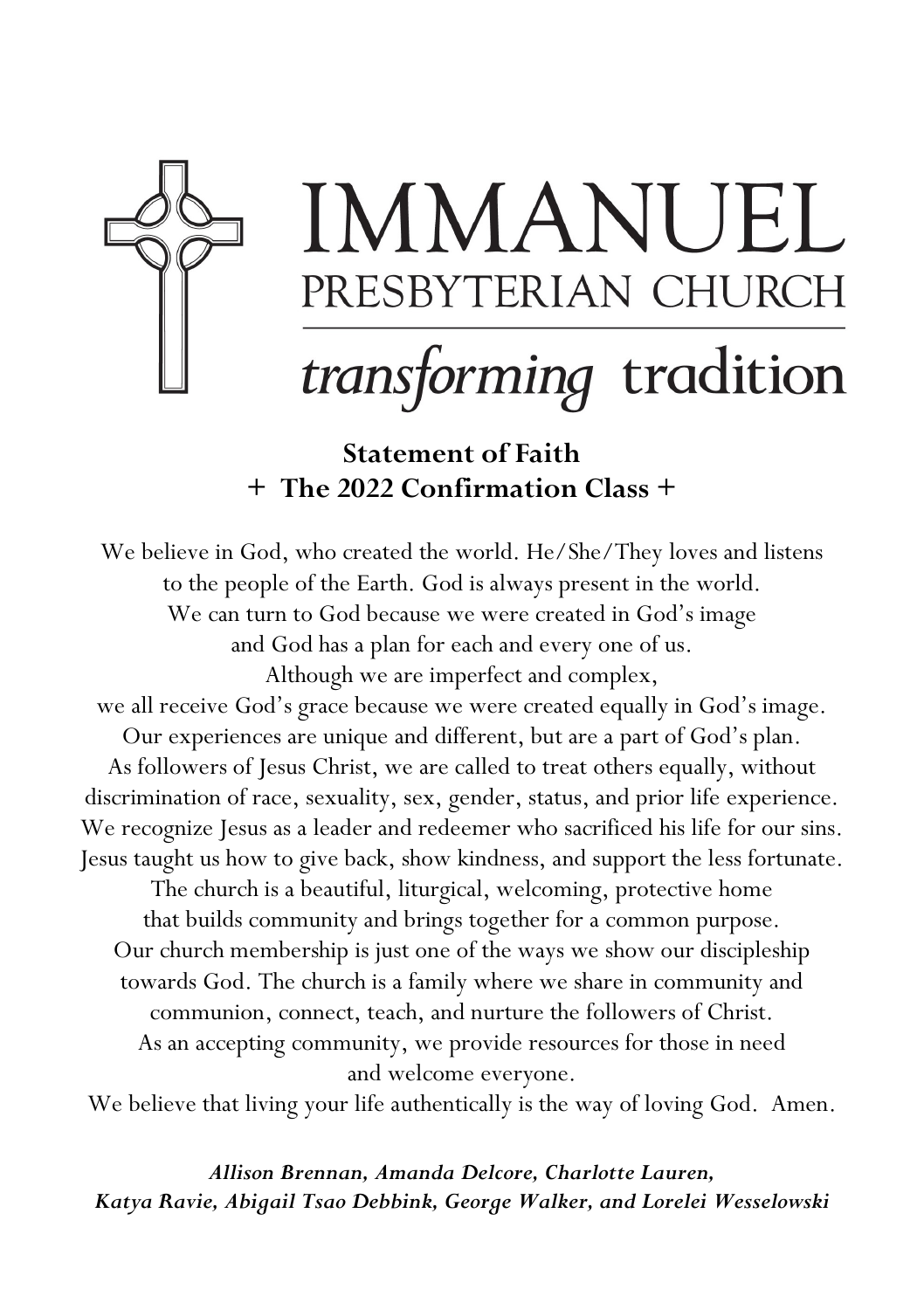### MORNING WORSHIP DAY OF PENTECOST THE SACRAMENT OF BAPTISM REAFFIRMATION OF THE BAPTISMAL COVENANT

June 5, 2022 Ten O' Clock

Welcome to our combined online and in-person worship service. The order of service is designed for worshipers to participate at home and in the Sanctuary. Worshipers in the Sanctuary are requested to silence phones.

+ PRELUDE Come, O Spirit, Dwell Among Us Behnke

INTROIT

# CALL TO WORSHIP

- One: Come, Holy Spirit, lamplighter, midwife of change, comforter, disturber, inspirer, advocate.
- All: Come, fill the Church with the gifts earth can neither produce nor afford.
- One: Come, fill our lives with that rich mixture of peace and restlessness, calm and enthusiasm, which are the marks of holiness.
- All: Come, promised Spirit of God, find Your way and make Your home among us.

Book of Common Order, Church of Scotland

### \*+HYMN 280 Come, O Spirit, Dwell Among Us Ebenezer

# \*PRAYER OF CONFESSSION Romans 8:26-27

One: "The Spirit helps us in our weakness; for we do not know how to pray as we ought, but that very Spirit intercedes with sighs too deep for words.

All: And God, who searches the heart, knows what is the mind of the Spirit, because the Spirit intercedes for the saints according to the will of God." Mighty and merciful God, whose Spirit gave birth to Your church, we confess our failure to recognize the continuing movement of Your Spirit in and among us. We protect ourselves from the risks of the life to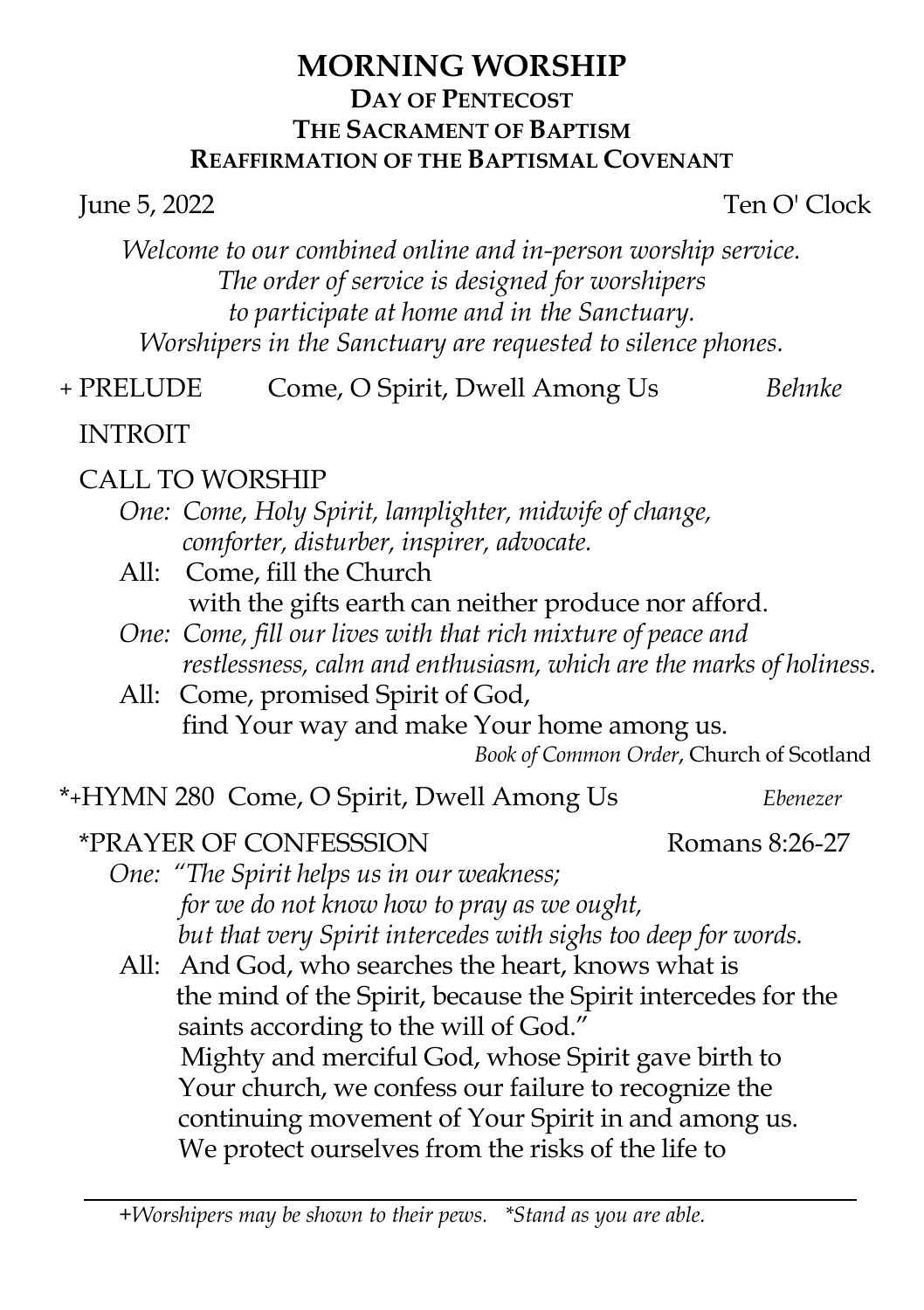which You call us, seeking shelter when rushing winds disturb our complacency. We are unwilling to learn new languages, holding on instead to the pride and self-righteousness that keep us strangers to one another. Stir us again, O God, and ignite in us a renewed desire to be Your people - disciples of Jesus Christ, transformed by the power of Your Spirit. Amen.

### \* DECLARATION OF FORGIVENESS

### \* THE PEACE

# One: Since God has forgiven us in Christ, let us forgive one another.<br>All: The peace of the Lord I

The peace of the Lord Jesus Christ be with us all.

# +\* RESPONSE

Come, O Spirit, guide and guardian, Windsped flame and hovering dove, Breath of life and voice of prophets, Sign of blessing, power, and love: Honor, glory, praise, thanksgiving! Alleluia be our song! On this day of celebration praises to our God belong.

# PRAYER FOR ILLUMINATION

### THE SCRIPTURES Acts 2:1-21 (NT 119)

| One: | The Word of the Lord. |
|------|-----------------------|
| All: | Thanks be to God.     |

#### ANTHEM Gracious Spirit, Dwell with Me K. Lee Scott Gracious Spirit, dwell with me, I would gracious be; Help me now Thy grace to see, I would be like Thee; And, with words that help and heal, Thy life would mine reveal;

And, with actions bold and meek, For Christ, my Savior, speak. Truthful Spirit, dwell with me, I would truthful be;

- Help me now Thy truth to see, I would be like Thee;
- And, with wisdom kind and clear, Thy life in mine appear;

And, with actions neighborly, Speak Christ's sincerity.

Holy Spirit, dwell with me, I would holy be;

Show Thy mercy tenderly, Make me more like Thee;

Separate from sin, I would And cherish all things good,

And whatever I can be Give them who gave me Thee. Mighty Spirit, dwell with me, I would mighty be,

Help me now Thy pow'r to see, I would be like Thee;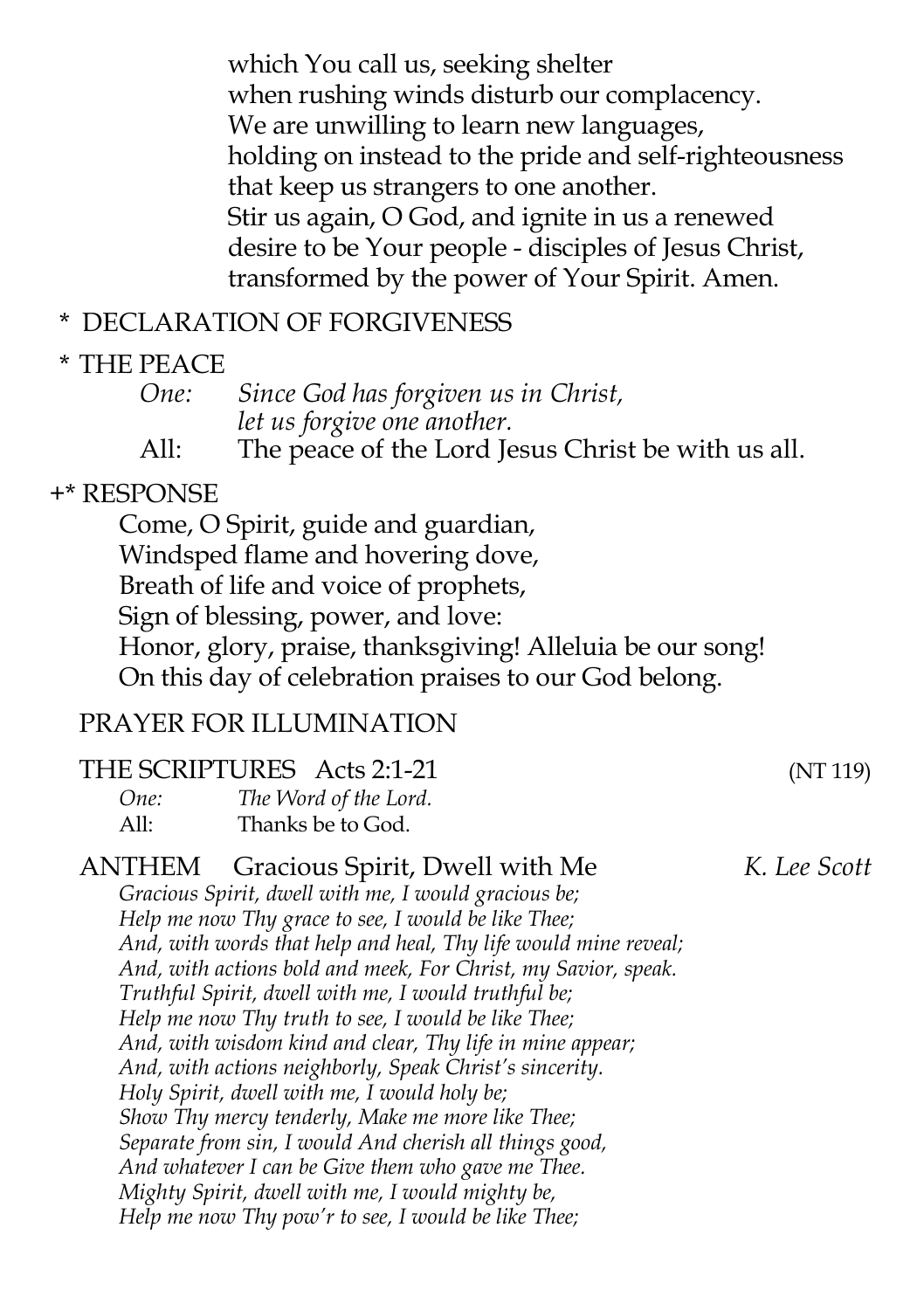'Gainst all weapons hell can wield, be Thou my strength and shield; Let Thy word my weapon be, Lord, Thine the victory. Gracious Spirit, dwell with me, I would be like Thee!

### SILENT PRAYER, PASTORAL PRAYER

\*HYMN 297 In Christ Called to Baptize (stzs.  $1, 4$ ) St. Denio

### THE SACRAMENT OF BAPTISM

Faithful to the word of our Lord Jesus, and confident of his promises, we baptize those whom God has called.

In Baptism God claims us as sons and daughters in a covenant of grace.

In Baptism we celebrate our belonging to God, our cleansing from sin, and our participation in Christ's death and resurrection.

By water and the Holy Spirit, we are given the gift of new life and joined to the community of Christ's people. Baptism reminds us that God loves us long before we can love God, and sets us on a journey that lasts all our lives. Let us remember with joy our own baptism as we celebrate this sacrament.

### THANKSGIVING OVER THE WATER

- Leader: The Lord be with you. People: And also with you. Leader: Let us give thanks to the Lord our God. People: It is right to give our thanks and praise. Leader: Eternal and gracious God, we give You thanks for the countless ways You have revealed Yourself in ages past, and have blessed us with signs of Your grace. People: We praise You that through the waters of the sea You led Your people Israel out of slavery into the freedom of Your promise. Leader: We praise You for sending Jesus, who for us was baptized in the waters of the Jordan, and was anointed as the Christ by Your Holy Spirit. People: Through the baptism of his death and resurrection You set us free from sin and death, and give us cleansing and rebirth.
- Leader: We praise You for Your Holy Spirit, who teaches us and leads us into all truth, filling us with a variety of gift, that we might serve You as a faithful people.
- People: We rejoice that You claimed us in our baptism, and that by Your grace we are born anew. By Your Holy Spirit renew us, that we might be empowered to do Your will and continue in the risen life of Christ, to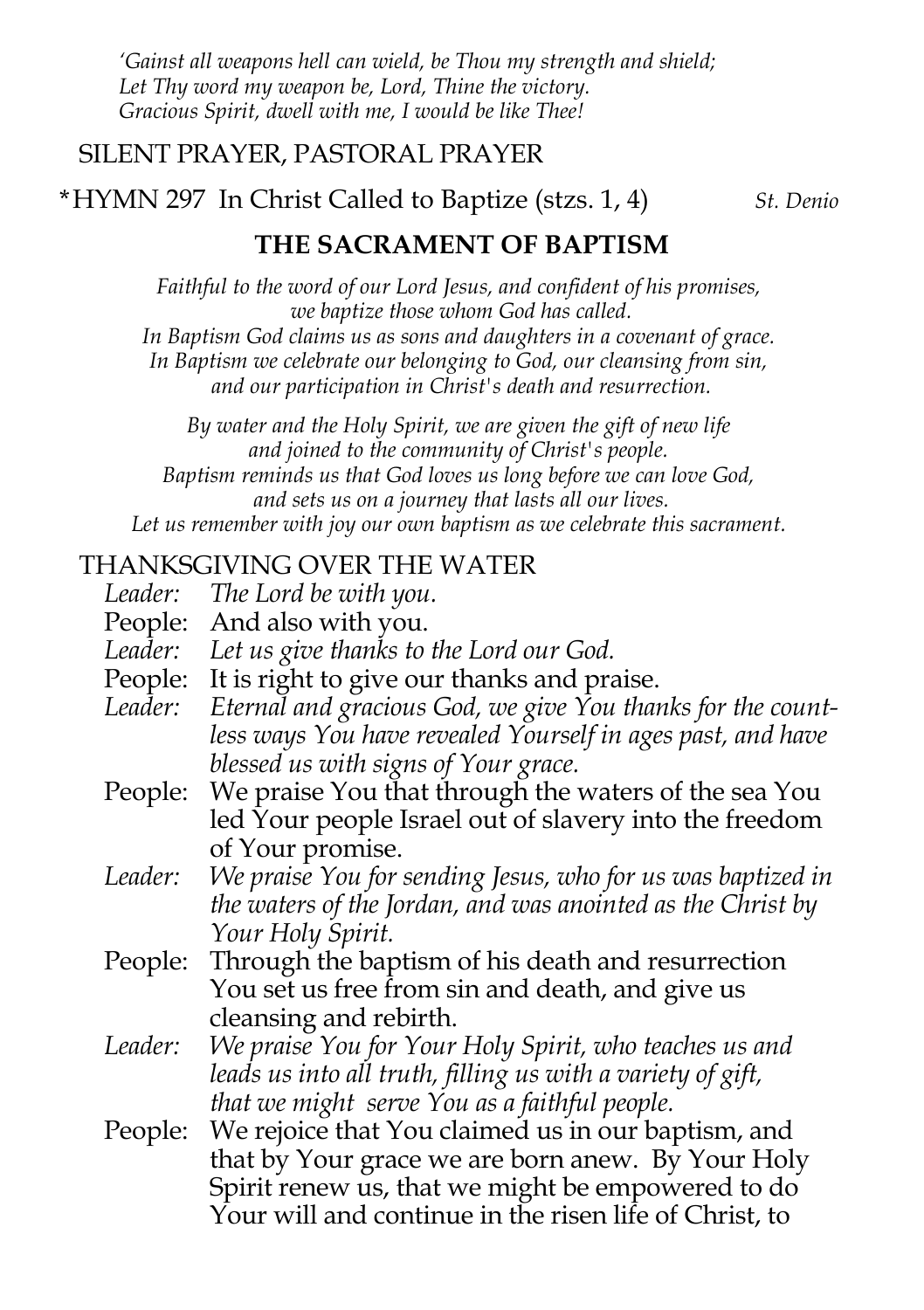whom, with You and the Holy Spirit, be all glory and honor, now and forever. Amen.

PRESENTATION OF THE BAPTIZAND Elder Nancy Debbink William Gordon Schmaling son of Rita and Matthew Schmaling born October 7, 2020

### QUESTIONS TO THE PARENTS

In presenting your child for baptism, do you confess your faith in Jesus Christ? Do you claim God's covenant promises on your child's behalf, and do you promise to bring up your child to love and serve God?

\* QUESTIONS TO THE CHILDREN OF THE CHURCH

Will you help William know that God loves him and we love him?

We will. Will you share the stories of Jesus with William? We will.

### \* QUESTIONS TO THE CONGREGATION

Our Lord Jesus commanded us to teach those who are baptized. Do you, the members of this congregation, affirm the responsibility to nurture this child, so that in due time he may confess Jesus Christ?

We do.

Will you endeavor by your example and friendship to strengthen his family ties with the household of God?

We will.

### THE BAPTISM, WELCOME, AND PRAYER

\* HYMN 486 Child of Blessing, Child of Promise Kingdom

### CONCERNS OF THE CHURCH

### THE WORSHIP OF GOD WITH OFFERINGS

(During the Offertory, please sign your name in the red Friendship Folder as it comes to you in the pew. Pass the folder back to its starting place, noting your neighbors. Please greet one another by name following the service.)

OFFERTORY Gracious Spirit Dwell Among Us Burkhardt (Children and youth come forward and join hands around the font for prayer. Children in Grade Three and under go to Church School in the Peaceable Kingdom.)

PRAYER OF THANKSGIVING AND THE LORD'S PRAYER Our Father who art in heaven, hallowed be Thy name. Thy kingdom come, Thy will be done, on earth as it is in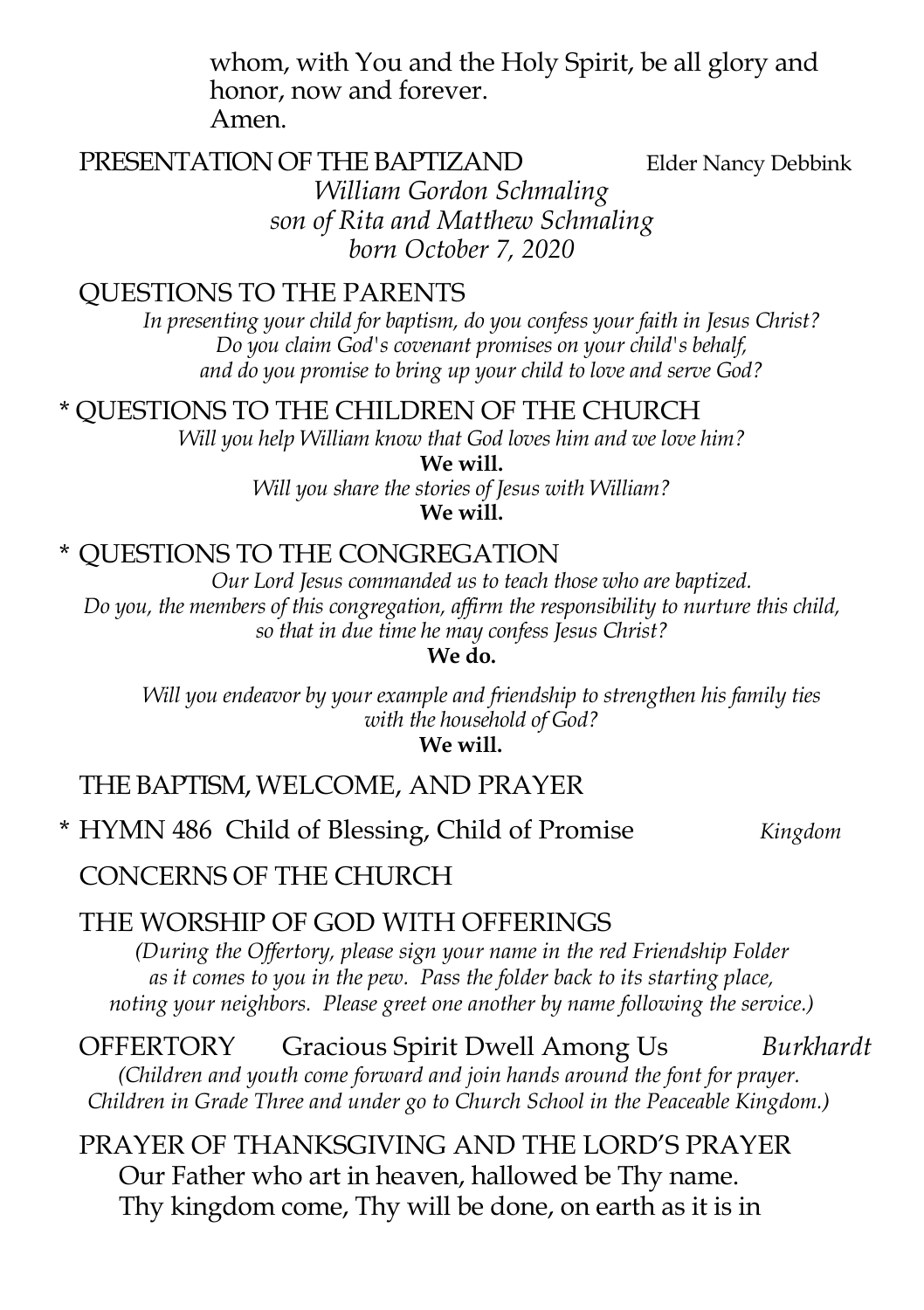heaven. Give us this day our daily bread; and forgive us our debts as we forgive our debtors; and lead us not into temptation, but deliver us from evil. For Thine is the kingdom and the power and the glory, forever. Amen.

\* HYMN 609 Praise God, from Whom All Blessings Flow

Lasst Uns Erfreuen

THE SCRIPTURES John 14:15-17, 25-27 (NT 109) One: The Word of the Lord.<br>All: Thanks be to God Thanks be to God.

MEDITATION "With You and In You" Ms. Larson

\* HYMN 691 Lord, When I Came into This Life Land of Rest

# REAFFIRMATION OF THE BAPTISMAL COVENANT

#### Profession of Faith

### THE PRESENTATION OF THE CONFIRMANDS

 Date of Baptism Allison Mary Brennan September 10, 2006\* Abigail Tsao Debbink October 30, 2005\* Amanda Alice Delcore June 4, 2006\* Charlotte Rose Lauren November 8, 2011 Katya Alexandra Ravie July 23, 2006 George Charles Walker October 15, 2006 Lorelei Florence Wesselowski June 4, 2006\* \*Baptized at Immanuel Church

# QUESTIONS TO THE CONFIRMANDS

Do you trust in Jesus Christ as Lord, confirming the faith of your baptism?

Do you trust in the gracious mercy of God, turning from the sin and evil of the world to live in the power of God's love?

Will you be a faithful member of this congregation, continuing to share in its worship and ministry through your prayers and gifts, your study and service, and so pursue your calling as a disciple of Jesus Christ?

Will you seek the community of the church wherever you may be?

# PRAYER AND LAYING ON OF HANDS

(Using water from the baptismal font, the sign of the cross is marked on the foreheads of those confirming their baptismal faith.)

# WELCOME

# PRESENTATION OF SYMBOLS OF DISCIPLESHIP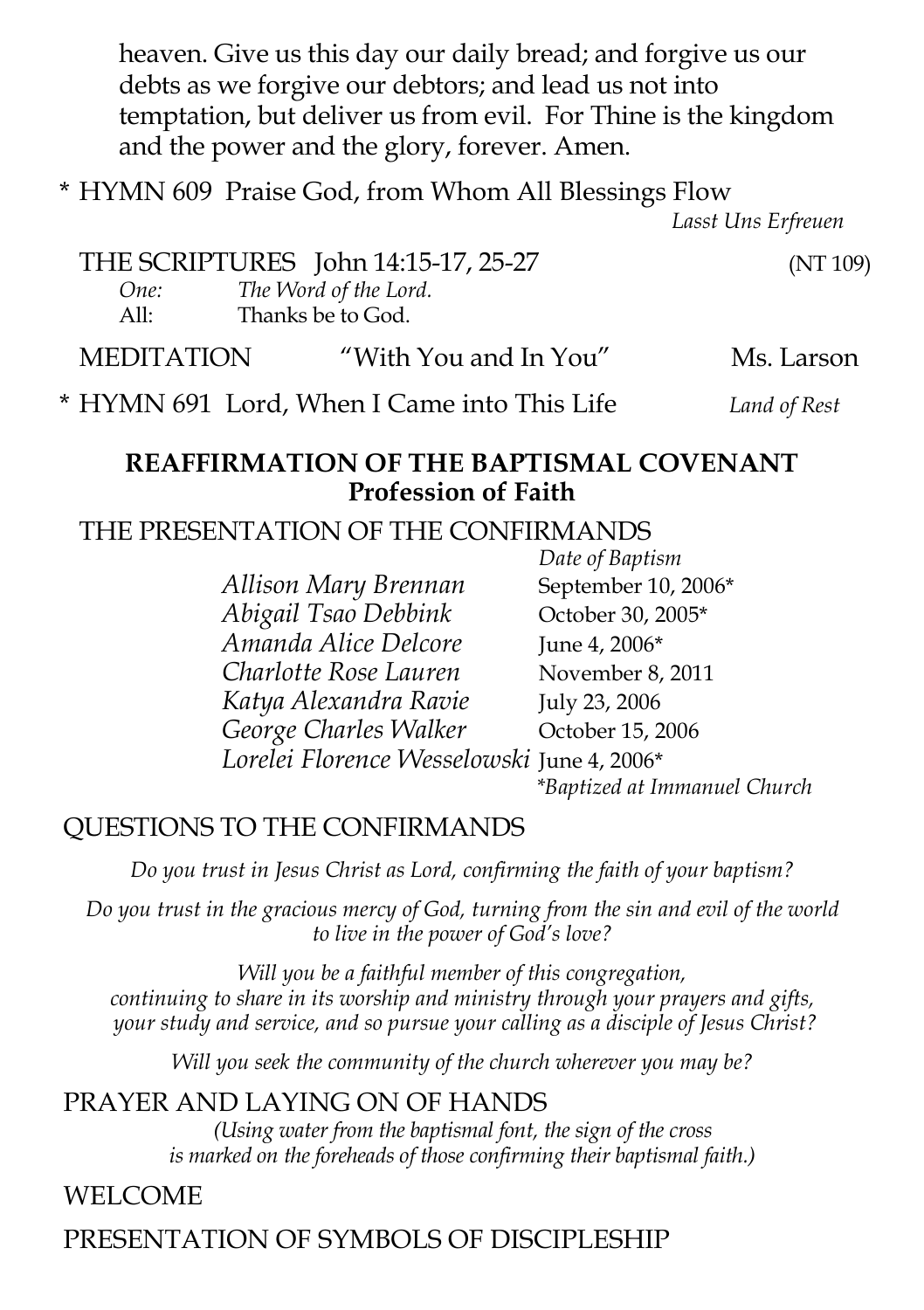\* AFFIRMATION OF FAITH (unison) We trust in God the Holy Spirit, everywhere the giver and renewer of life. The Spirit justifies us by grace through faith, sets us free to accept ourselves and to love God and neighbor, and binds us together with all believers in the one body of Christ, the Church. The same Spirit who inspired the prophets and apostles rules our faith and life in Christ through Scripture, engages us through the Word proclaimed, claims us in the waters of baptism, feeds us with the bread of life and the cup of salvation, and calls women and men to all ministries of the Church. In a broken and fearful world the Spirit gives us courage to pray without ceasing, to witness among all peoples to Christ as Lord and Savior, to unmask idolatries in Church and culture, to hear the voices of peoples long silenced, and to work with others for justice, freedom, and peace. In gratitude to God, empowered by the Spirit, we strive to serve Christ in our daily tasks and to live holy and joyful lives, even as we watch for God's new heaven and new earth, praying, "Come, Lord Jesus!" From "A Brief Statement of Faith"

Presbyterian Church (USA)

\* HYMN 295 Go to the World! Sine Nomine

- \* BENEDICTION
- \* CHORAL RESPONSE

### POSTLUDE Praise the Lord Karg-Elert

The flowers in the chancel are given by George and Nancy Herro to the glory of God and in celebration of their 24<sup>th</sup> wedding anniversary today.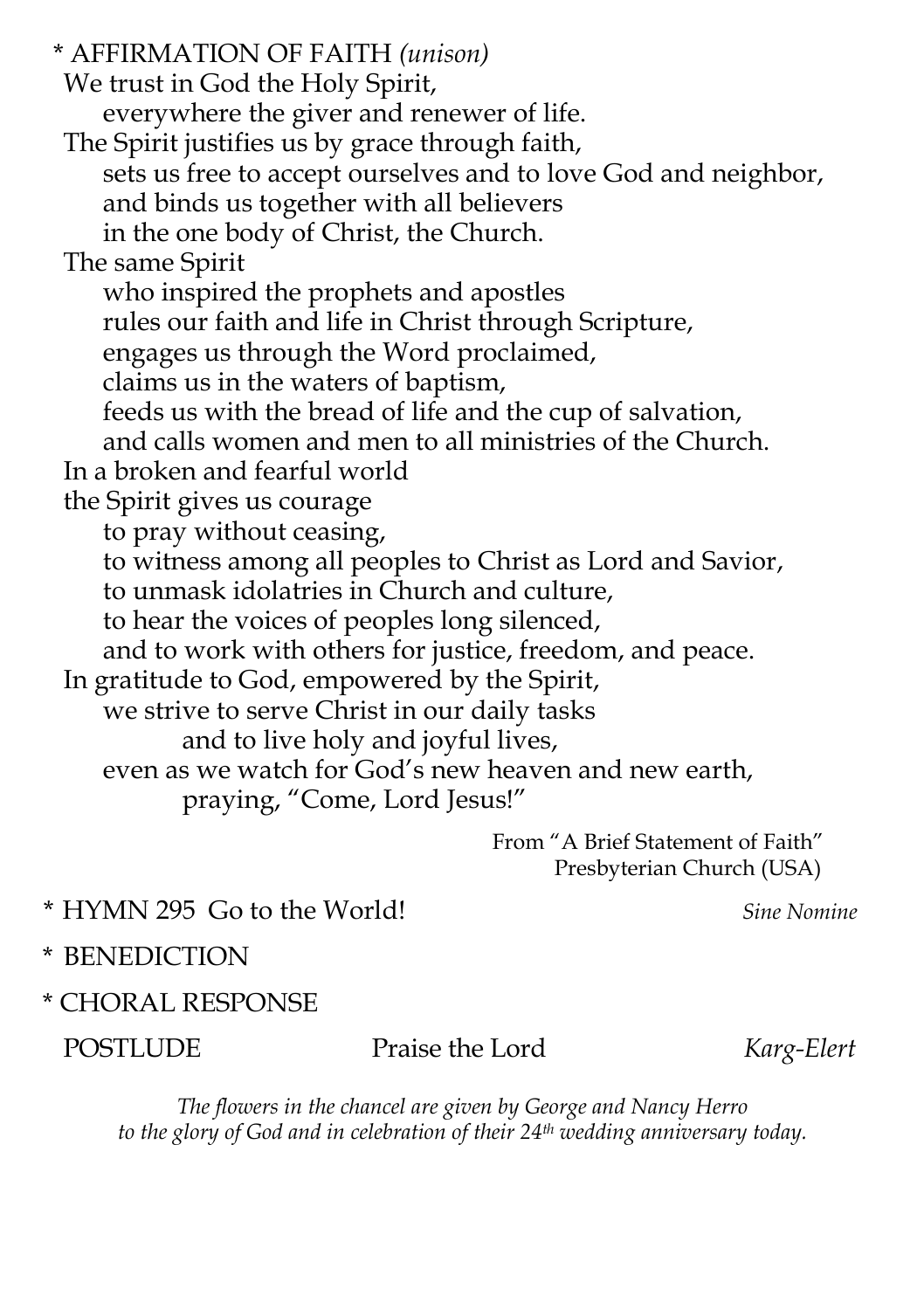If you are visiting Immanuel Church today, we welcome you to Milwaukee's first church, marking its 185th anniversary this spring. Today's congregation of over 500 members comes from next door, neighborhoods throughout the city, and as far north as Port Washington, as far south as Kenosha, and as far west as Summit. Our livestream worship link extends our community across the country. Committed to "keeping faith in the city," Immanuel supports the Interchange Food Pantry and is active with Milwaukee Habitat for Humanity and Southeastern Wisconsin Common Ground. Global mission projects reach to Zambia and Cuba. Worship is our first priority and education is emphasized for all ages. Contact Associate Pastor Rob Ater for more information about Immanuel or church membership.

Church School for K4-3rd grade convenes following the Prayer of Thanksgiving, when children proceed to "The Peaceable Kingdom" in the lower level. All 4<sup>th</sup>-12<sup>th</sup> graders are invited to stay in worship today to witness the service of confirmation. For weekly news about Christian education for children and youth, see "Wednesday Grace" at https://conta.cc/3aAPLAi or contact Ms. Larson.

The "crying room" on the second floor is open for parents who need an alternate space with a child during the worship service. Nursery care will be reinstated pending the hiring of child care workers.

Thank you to this morning's volunteers: Welcome Team – Claire and Ray Moulis, and Patsy Aster; Ushers – Mark Connelly, Steve Jacobs, Dick Myers, Victor Plantinga, and Jeff Stearns; Camera operator – Rabah Rennane.

### UPDATE: CHANGING COVID-19 CIRCUMSTANCES "Masks on and carry on"

The above quote summarizes the current encouragement of the Covid Advisory Team. The highly contagious current variant and continued illness among members persuade maintaining current protocols. The Session's objective is to maintain a worship environment that is as healthy as possible for all persons, with special concern for the most vulnerable. Masks are required in the church building at this time. All persons interacting with worshipers on behalf of the church (staff, greeters, ushers, elders) are fully vaccinated, as are choir members and church school teachers. Sanctuary doors will be left open even when the air conditioning units are on in order to improve air quality. The current system circulates air but does not ventilate. We look forward to coffee on the east patio as soon as reliable weather and logistics allow. Please be patient, stay healthy, and convey questions and concerns to members of the advisory team, the Session, or the ministers.

### PENTECOST PARTY + TODAY at 11:15

Happy birthday, Church! Join Immanuel members and friends TODAY for the annual Pentecost Party! We will hear the story of Pentecost, thank our fifteen faithful 2021-2022 Church School teachers, and welcome our Confirmation Class members into full membership of Immanuel Presbyterian Church. Join us for a few brief activities and to pick up a birthday cupcake to go. All are welcome!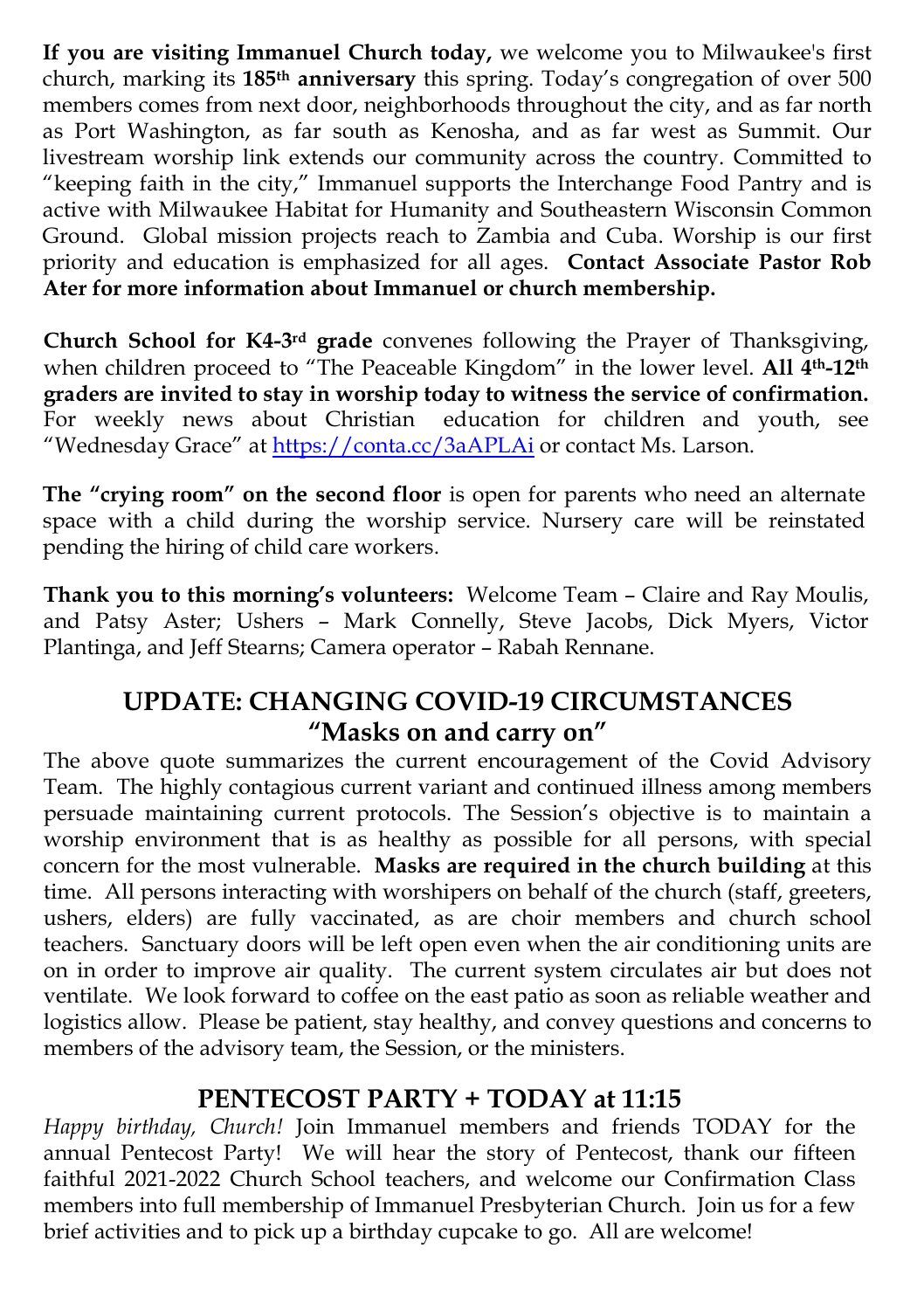# CELEBRATE OUR GRADUATES!

We look forward to honoring members of Immanuel Church who are graduating this spring. Do you have a graduate in your household? Please call or e-mail the church office (414-276-4757, ipc@immanuelwi.org) so that our list of graduates will be complete.



### "THIRD THURSDAY" GATHERING Estabrook Park Beer Garden + Thursday, June 16, at 6:00pm

Pack a picnic and your lawn chairs and meet fellow Immanuel members and friends on the third Thursday of the summer months at a local beer garden for an evening of casual fellowship. Food and beverages, including soft drinks, are available for sale at the park. This month's gathering is at Estabrook Park, a great summer venue for children and adults. Registration is not required, but is helpful for planning: bit.ly/38Y80zj . Contact Ms. Larson. All ages welcome!

Save the dates for future Third Thursday gatherings: Thursday, July 21 at " The Landing" at Hoyt Park Beer Garden (Wauwatosa) Thursday, August 18 at "The Vine" at Humboldt Park (Bayview)

### MARK YOUR CALENDARS Vacation Bible School 2022 August 9, 10, 11 + "Faces of Faith: IPC at 185"

Vacation Bible School returns this year with activities and events for all ages, celebrating Immanuel's 185th year of ministry. More information is coming soon

# Sunday, July 3rd

This favorite Immanuel event is back!

Picnic  $\sim 6.00$  p.m. Organ Concert  $\sim 8.00$  p.m.

Fireworks  $\sim$  9.15 p.m. (Sunset)

Paid reservations begin NEXT SUNDAY for the picnic buffet (\$12.00 per person) and parking passes (one per household, please!)

In addition to grilling hot dogs and hamburgers, the catering team will provide a variety of salads and brownies. Plan to arrive by 6:00; food will be served promptly at 6:30. Don't forget your lawn chairs, blankets, and beverages! Your help is needed to help the event run smoothly for all. When you register for the picnic, please consider signing up to help set-up, host the meal, or clean-up.

Invite a friend to church this summer! The 3rd of July concert is a great way to introduce someone to Immanuel who is already planning to come to the lakefront for the fireworks. If you know someone who might appreciate a personal invitation from one of the ministers, please contact Mr. Ater.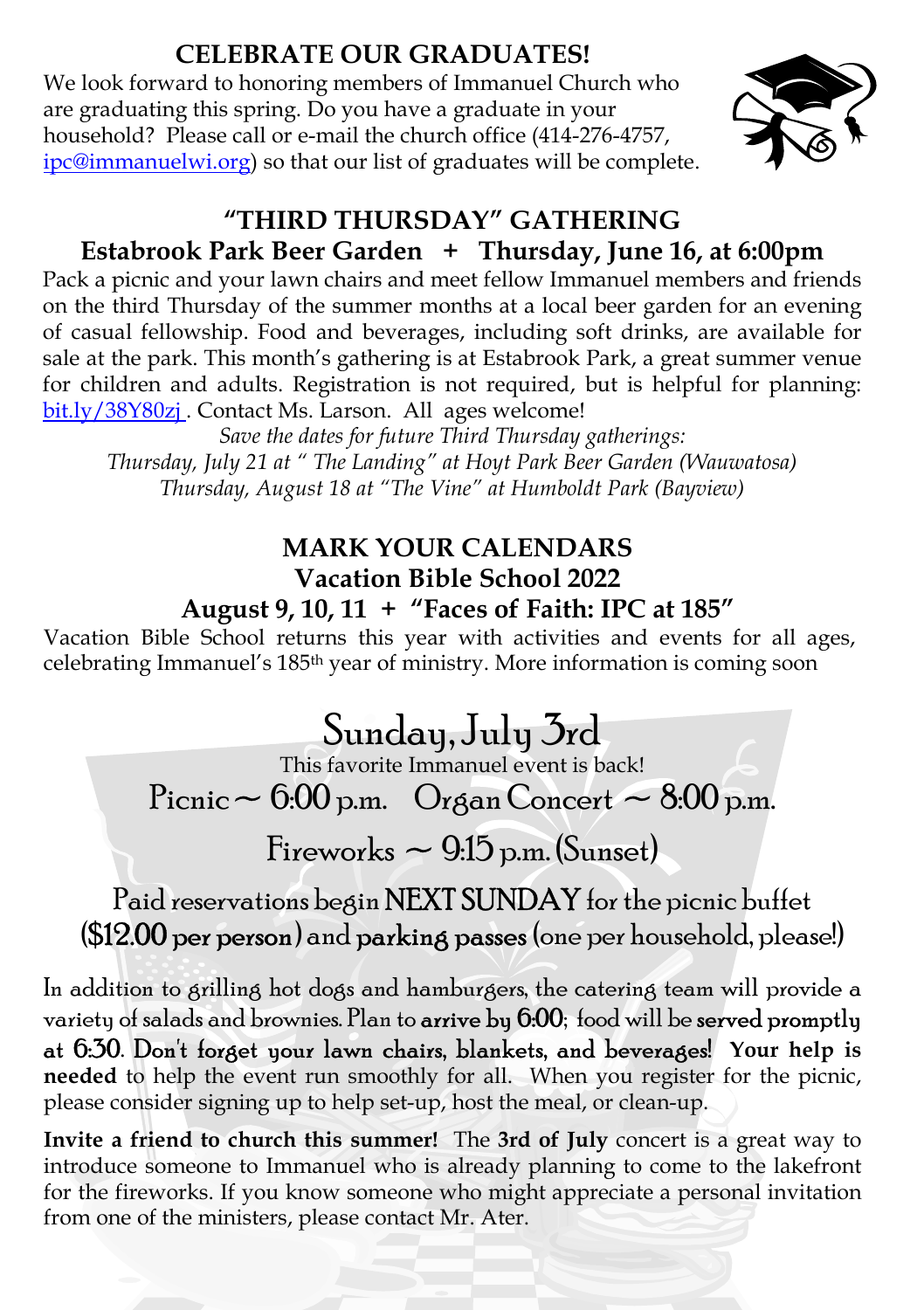# PUTTING FAITH TO WORK Opportunities for Mission and Service

- On July 1, Immanuel will participate in the BAGGED DINNER MINISTRY AT TIPPECANOE PRESBYTERIAN CHURCH, by providing 20 bagged dinners for Tippecanoe's Divine Intervention ministry, a food and encouragement ministry to the homeless in Milwaukee's Bay View neighborhood. Each dinner includes two meat and cheese sandwiches, chips, fruit, a breakfast bar, cookies, and water. If you would like to contribute, sign up by clicking the following link: https://bit.ly/3zaYtiL or adding your name to the sign-up sheet in the Great Hall.
- Work on the 2022 MILWAUKEE HABITAT FOR HUMANITY Presbyterian Coalition Home, at 3460 N. 2nd Street, continues this summer:

Saturday, July 23 + 8:00 – 3:00 + Drywall Saturday, July 30 + 8:00 – 3:00 + Drywall Saturday, August 20 + 8:00 – 3:00 + Painting Saturday, August 27 + 8:00 – 3:00 + Flooring

Would you like to help? Persons with all levels of experience are welcome! Register ASAP at: http://vhub.at/presbycoalition. Volunteers must be 16 and older. Click here for the latest pandemic protocols: https://bit.ly/3ijZDyQ If you have questions about volunteering or would be interested in helping provide lunch to the workers on one of these days, contact Scott Silet (sasilet@gmail.com) or Rob Ater (robertater@immanuelwi.org).

- $\oint$  Immanuel Church is committed to its support of the **CATHEDRAL CENTER** SHELTER FOR WOMEN AND FAMILIES. Services have been adapted to pandemic protocols. Immanuel volunteers will continue to deliver homecooked meals to the shelter once a month during 2022. A team of six people is currently needed for Sunday evening, June 26. Sign up for a particular menu item; prepare the food in your home; it will be delivered to the center and served by the shelter staff. Team leaders will provide further instruction .To sign up (June-December dates) please click the link: https://bit.ly/3sod7OX.
- Tippecanoe Presbyterian Church's Divine Intervention Ministry now includes PROJECT HOME, a home furnishing ministry for the recently homeless. An extension of the Divine Intervention project, this mission of hospitality and welcome helps neighbors settle comfortably into a new home. Volunteers are needed to donate furnishings, cleaning kits, and/or help with deliveries. Contact Sara Zallar at projecthomedi@gmail.com or speak with Mr. Ater.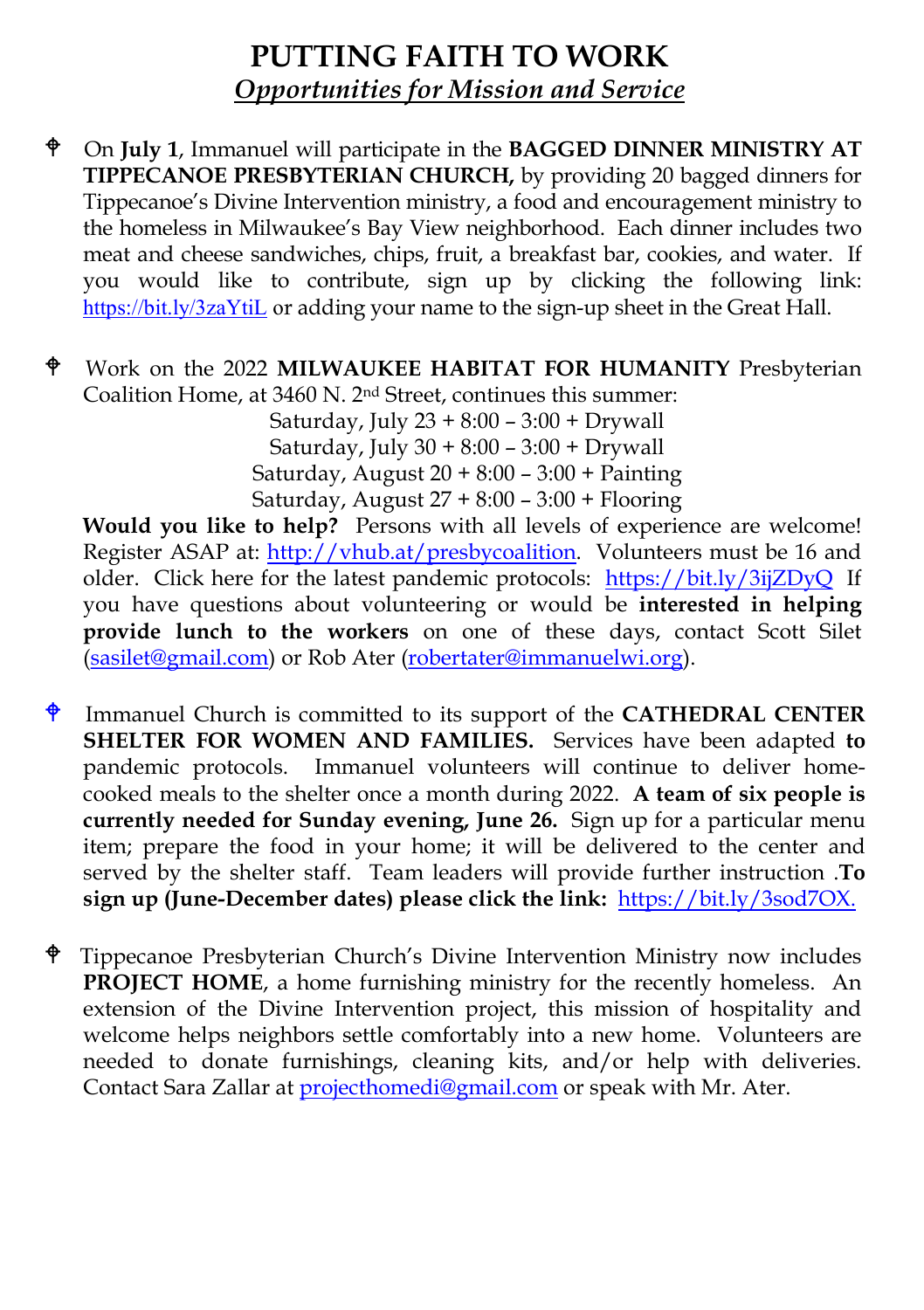# YOUR OFFERING, here and afar

During the pandemic many members changed their method of giving.

Now that passing the offering plates has resumed, you may wish to observe this ritual. Those who are worshiping at home or away may continue

- their giving by: 1. Mailing a check to the church office: 1105 N. Waverly Place, Milwaukee, WI 53202. Note in the memo line how you'd like the amount recorded (to your pledge or another offering, like "Flower Donation.")
- 2. Going to our web site at https://www.immanuelwi.org/onlinegiving
- 3. Scanning this QR ("Quick Response") code with your smart phone camera. You will immediately be connected to giving options on the Immanuel web site.
- 4. Texting 833-712-0259 (number for Immanuel giving only). Enter the amount in a message bubble and you will receive a registration link for payment information. You will then receive a verification by text and email. The next time you wish to make a gift, simply text that number, enter the amount, and it will be automatically processed.

The Landscaping Team is gathering regularly on Tuesdays at 5:00 p.m. to work together in the gardens. All are welcome! Volunteers are also needed to adopt a garden bed/pot to water and care for at a time that works for you. Contact Dave Ravie (414-737-5823 or idravie@sbcglobal.net ).

# WEEKLY CALENDAR AND UPCOMING EVENTS

| <b>TODAY</b>       |       | <b>THE DAY OF PENTECOST</b>                                  |
|--------------------|-------|--------------------------------------------------------------|
|                    |       | The Sacrament of Baptism and Service of Confirmation         |
|                    | 10:00 | Morning Worship, Ms. Larson preaching                        |
|                    | 10:30 | Church School for K4-3 <sup>rd</sup> grade-Peaceable Kingdom |
|                    | 11:15 | Pentecost Party in the Peaceable Kingdom                     |
| Tuesday            | 5:00  | Landscaping team - Church grounds                            |
|                    | 6:00  | Meeting of the Board of Deacons                              |
| Wednesday          | 11:00 | COVID-19 Advisory Team Meeting                               |
| <b>NEXT SUNDAY</b> |       | <b>TRINITY SUNDAY</b>                                        |
|                    |       | The Sacrament of Baptism, Reception of New Members,          |
|                    |       | Ordination and Installation of Elders and Deacons            |
|                    | 10:00 | <b>Morning Worship</b> ; Dr. Block preaching                 |